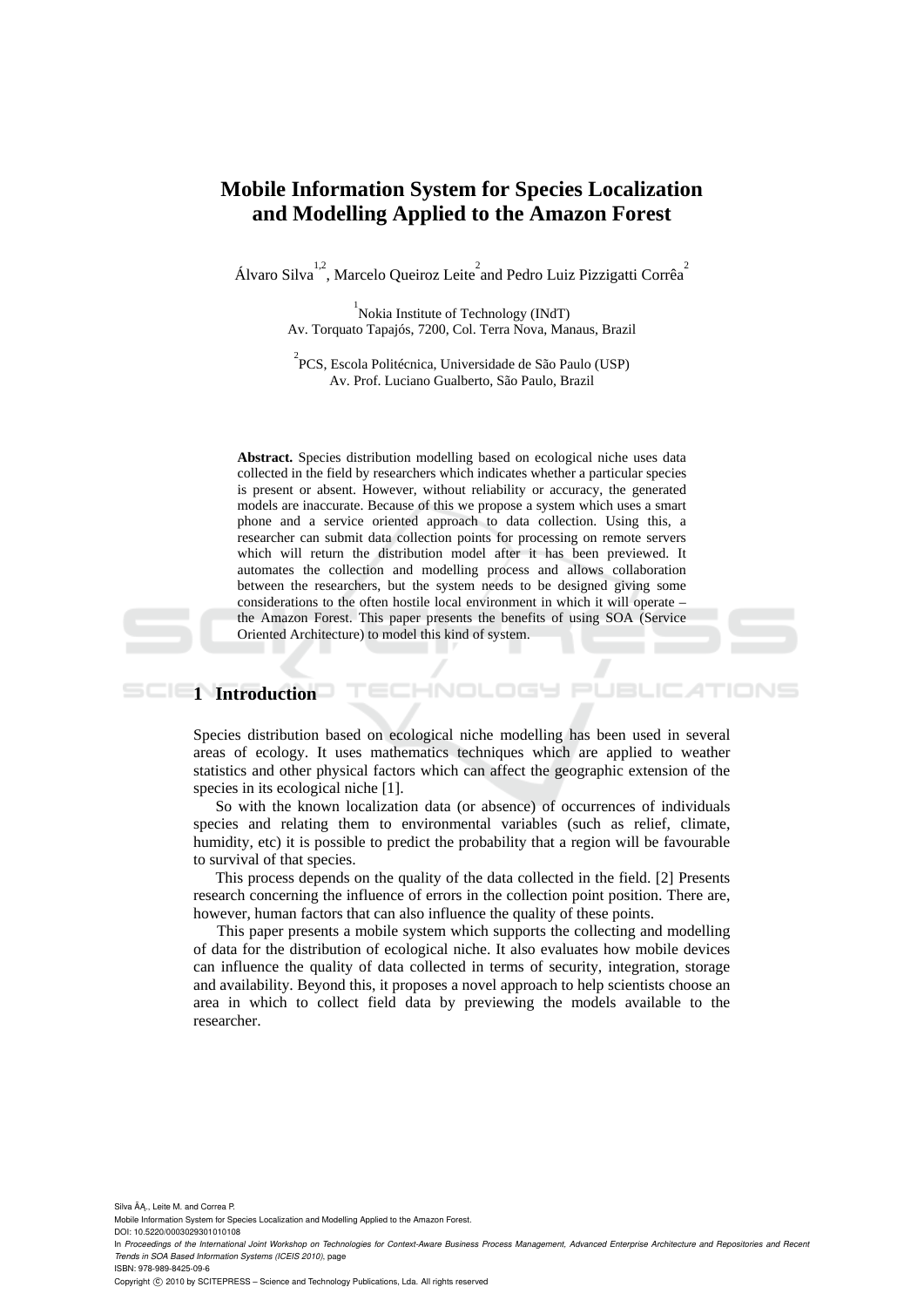## 2 Distribution Species Modelling

Distribution species modelling is a way of analyzing data which is applied mainly in biology which uses advanced systems of geographic information [3].

To understand what this modelling represents it is necessary to understand the concept of ecological niche: according to [4] ecological niche is defined as "a space with n-dimensional volume where each dimension represents the interval of environmental conditions or necessary sources for the species survival and reproduction".

In [3], ecological niche is defined as a group of ecological condition in which a species is capable of maintaining population without immigration.

According to these concepts the ecological niche is nothing more than a determined region where the group of factors favours the species survival. Environmental features that influence species survival can be temperature, humidity, salinity, pH, feeding sources, luminous intensity, predatory pressure, population density, among others. Environmental factors are limited and remain relatively constant on the interval related to the timeline of these animals [5].

The ecological niche is divided between function and performance. Functional niche is defined as a group of environmental conditions necessary for a species survival without considering the influence of predators. Performance niche is where the species really occurs [6]. You can say that performance niche is a sub-group of functional one.

Predictive modelling of species distribution is mainly concerned with the ecological niche modelling. It proposes a solution based on artificial intelligence for foreseeing a probable geographic distribution of species.

The distribution modelling of ecological niche plays an important role in ecology. Among the main application are planning for environmental preservation areas [7], [8], [9]. Choosing a preservation area requires knowledge about a species ecological TIONS niche. With predictive modelling it is possible to identify statistically these areas.

Another area in which modelling is a driving force is in climate change research [10], [11] which aims to identify how living creatures are affected by global warming.

Other applications can also be found: species replacement in nature, management of species and habitat, biogeography and others [8].

# **3** Species Distribution Mobile System

Below we present some features of the proposed system. The case study of the system has been performed in Amazonas state in partnership with National Institute for researches of Amazon (INPA) [12].

#### $3.1$ **The System Importance**

The usage of mobile phones for performing data collection offers the following benefits to the collecting and modelling of ecological niche distribution:

102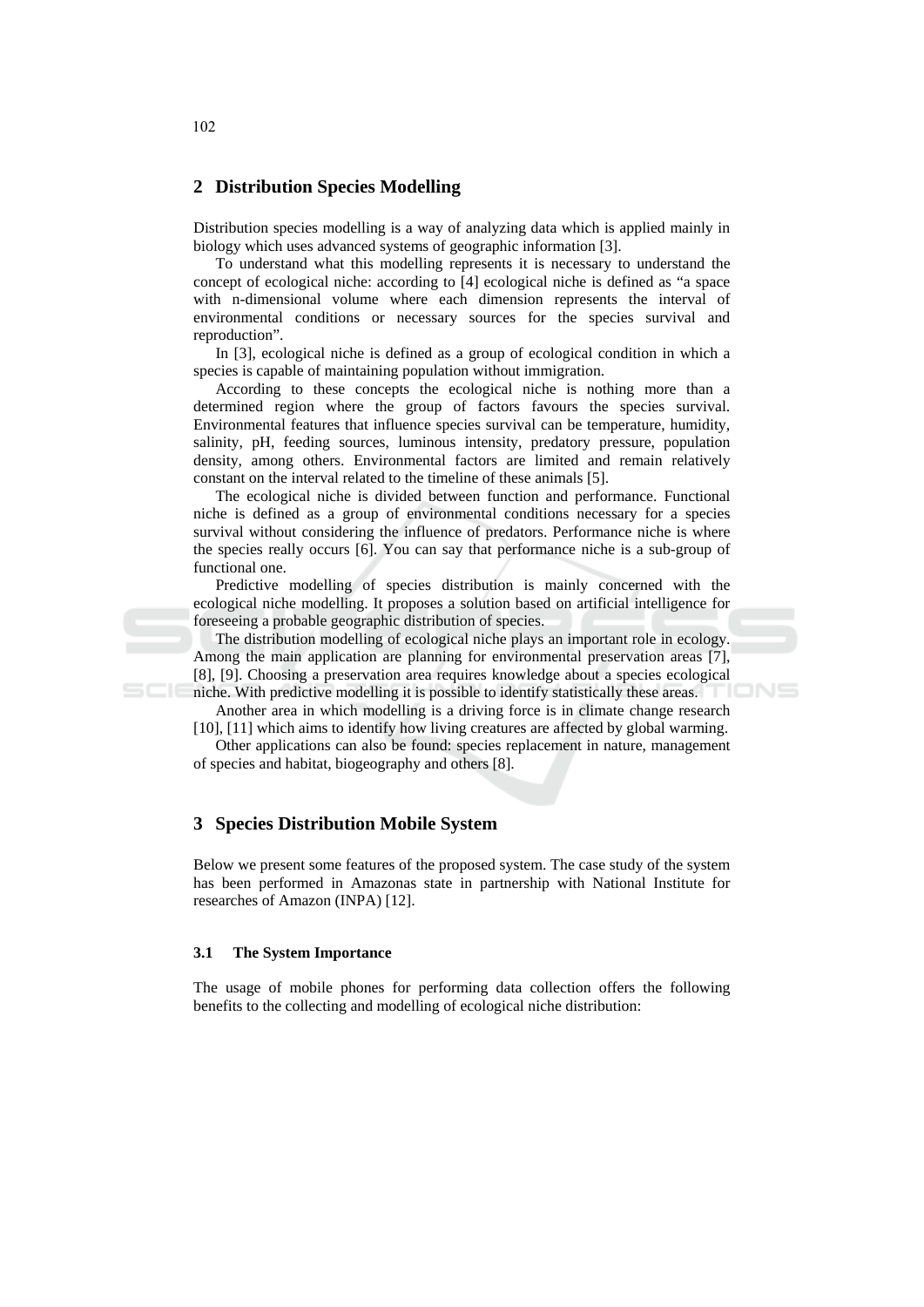• Collection automation: A user need only select a button in the geographic interface to identify a point of presence or absence of a species. Automatically, the system calculates geographic coordination through GPS (Global Positioning System) and stores that data. The user will not have to take notes in other sources or electronic spreadsheet. This also guarantees reliability of the collected data.

• Accompanying changes in the model: With this system it is possible to follow the mobile phone through the evolution of the model to the extent that more data can be added, including data from other field researchers.

• Better use of a researcher's distribution: With the simplification of the system more areas can be analyzed by the researchers. The researcher can work looking for species in different areas and still can transfer data for all other researchers to access.

• Convenience: The mobile device is more compact thereby reducing the number of devices necessary to conduct the research.

• Usability: A more friendly and intuitive interface will be proposed in this document. With this system the user will gain some other facilities for performing data collection such as selecting only one button on the graphic interface to identify the presence or absence of species.

· Faster GPS in regions with GSM (Global System for Mobile Communications) networks: Modern phones do not use the traditional geo positioning system, but the Assisted GPS (A-GPS). It is a system that uses a server for helping to minimize the Time To First Fix (TTFF) and improving the robustness of the positioning. The accuracy of location is less than 3.1 meters and the TTFF are less than 5 seconds, working even in situation of critical satellite signs [13]. The A-GPS uses any available networks such as the GSM network of the operator or even a wireless network in urban areas. This type of technology use case is important for the modelling of species which live in urban environments, such as rats and mosquitoes for example, when identifying possible diseases routs [14].

#### $3.2$ **Technical Restrictions**

There are two main technical restrictions for the proposed system. They are:

- Retwork availability: One of the biggest challenges this project faces is the issue of communication between the cellular and the service provider. Most use cases for a system such as this involve communication networks with intermittent network access so the system shall work most of the time in offline mode. The main objective of the application is in automating the data collected and its sending to the server. However it is not intended that data collection occurs at the point of collection but as soon as there is an available network. Working in off-line mode the application will be able to store the current coordinates, show saved models and analyze these models.
- Processing power of the devices: The predictive modelling of the species distribution requires high performance computing [14] the generation of a model can take between hours and days to prepare.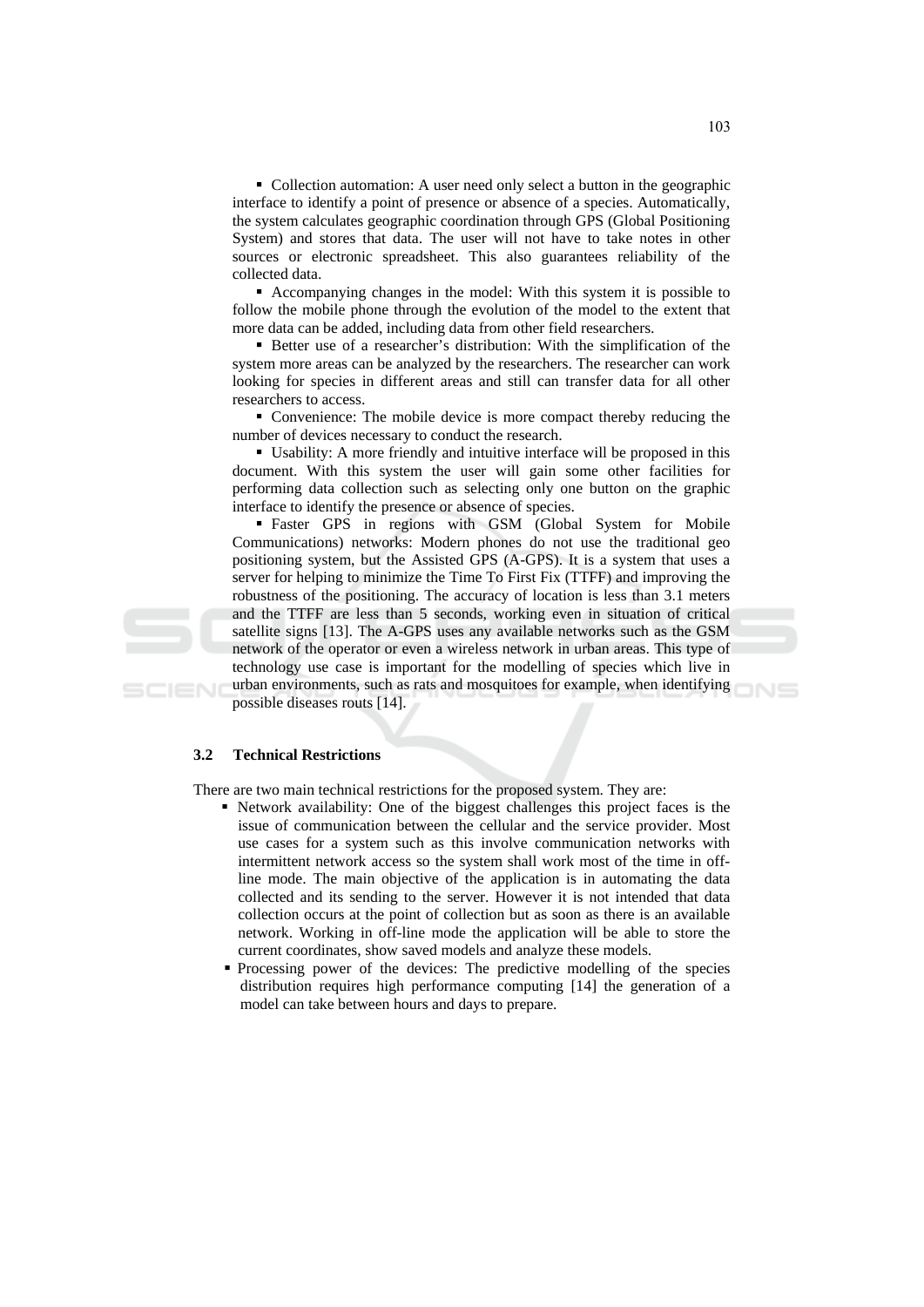#### $3.3$ **Business Restriction**

This type of research in Brazil needs to comply to some rules concerning the transfer of biodiversity data. This data needs, in many cases, to be kept secret. These measures are necessary for environmental property protection.

This kind of concern is important for Brazil once which has 20% of the total number of species on the planet. In august of 2009 the Ministry of Science and Technology published 'the concierge 693' which standardizes the manipulation and distribution of research data about biodiversity. This concierge makes the following observations:

- The management and authorship of data must be published.
- The usage condition and the access to data must be protected in the database.

#### $3.4$ **Usability**

The system needs to have easy browsing, be intuitive and have few steps necessary for performing tasks. The kind of device that is being proposed for use is a Smart *phone*, which has a limited screen size. That means that the icons need to be arranged in such to be very easy to use. Fig. 1 shows the screen of the main menu of this tool in a mobile device.



Fig. 1. Main Menu in a mobile device demonstrating the usability with the thumbs.

This interface shows how efficient it is for small devices that have touch screens. Usage of the thumbs allows for a more comfortable experience. Fig. 2 shows the flowchart of initial activities with skeleton of the screens.

104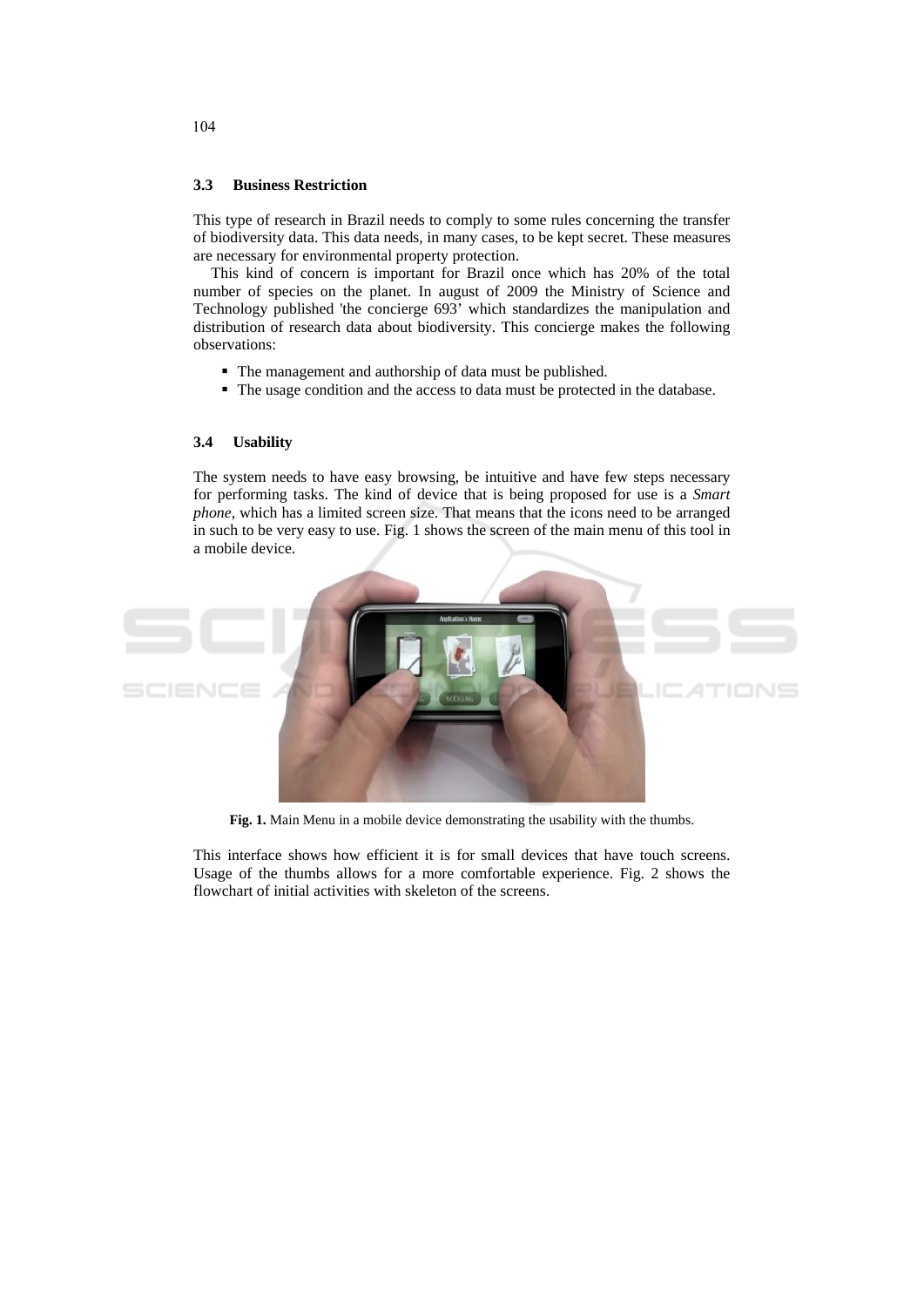

Fig. 2. Flowchart for some screens of the system.

# 4 SOA to Mobile Species Distribution Modelling

SOA was chosen as the distribution mechanism due to the challenge of having access to a distribution model via mobile phones. Using this system the following use cases were identified as services and offered by the providers:

- Environmental data provider;
- Maps provider;

### Species data provider;

- Modeling algorithms provider;
- Pre-modeling algorithms provider;
- Post-analysis algorithms provider.
- At Fig. 3 is shown the architecture proposed by this paper.

Basically, an infra-structure with a set of servers is used. Each of the offered services can be available in different servers. The mobile devices will have access to these services at the moment they are in regions with Internet access, having Wi-fi, GSM or any other kind of connection. Most of the collected data happen in remote regions, without this kind of infra-structure. For this reason, the system runs in two working modes: connection with or connectionless. The connection with mode is used for transferring data between the mobile devices and the service providers. While the connectionless mode is used mainly while the researcher in field looking for points of species presences or absences. In this mode the data persists on the device.

Before the data can be transferred, the information is first checked by an active service on the device itself, this service aims to perform a pre-processing of information in order to ensure the integrity of data being made available to other modules. If the information is not corrupted, it is transmitted through a provider of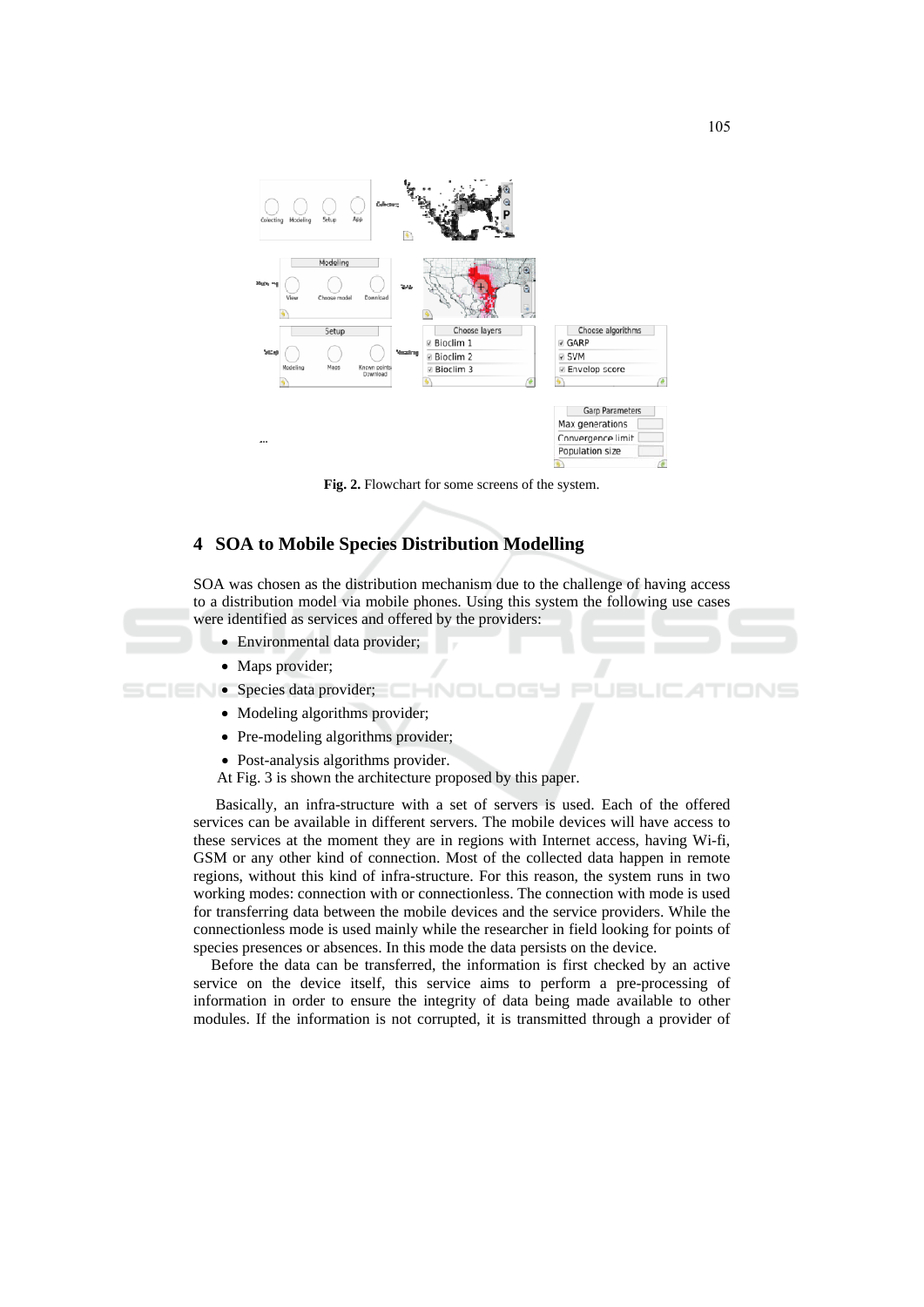

Fig. 3. Services used for species distribution modelling.

communication services to an intermediate server. If the device is operating off-line this information is stored on the device itself, until it has access to any network. To receive the information collected by the device, the intermediary service provider is engaged to provide this content to a number of providers of services, each with a separate responsibility within the architecture, so that at the end of execution this data can be made available to a service provider responsible for ensuring the persistence of information processed in a server database.

Through the use of services, the SOA model provided the project a coherent distribution of resources in infrastructure. Despite the technical constraints (section 3.2) the use of the Internet has provided an efficient way to transfer the data collected with the service providers in a quick and dynamic manner.

This service oriented architecture allowed us to solve the following issues:

- High performance computation on a mobile phone: Although mobile phones do not have enough capabilities to perform distribution modelling, it was possible to show a model on the device due to the use of services.
- 6yReuse of existing services to composition of many solutions: Some services used on this project are from the Openmodeller project and others from SpeciesLink. They obtain from the services models and data concerning the presence or absence of a species.
- Use of web services to provide fast software updates: With this approach each research team is able to get the current data that all other teams have collected. Without this system the update can only be done after the team come back to the base. Another feature of this project is the ability to do upgrades on the software.